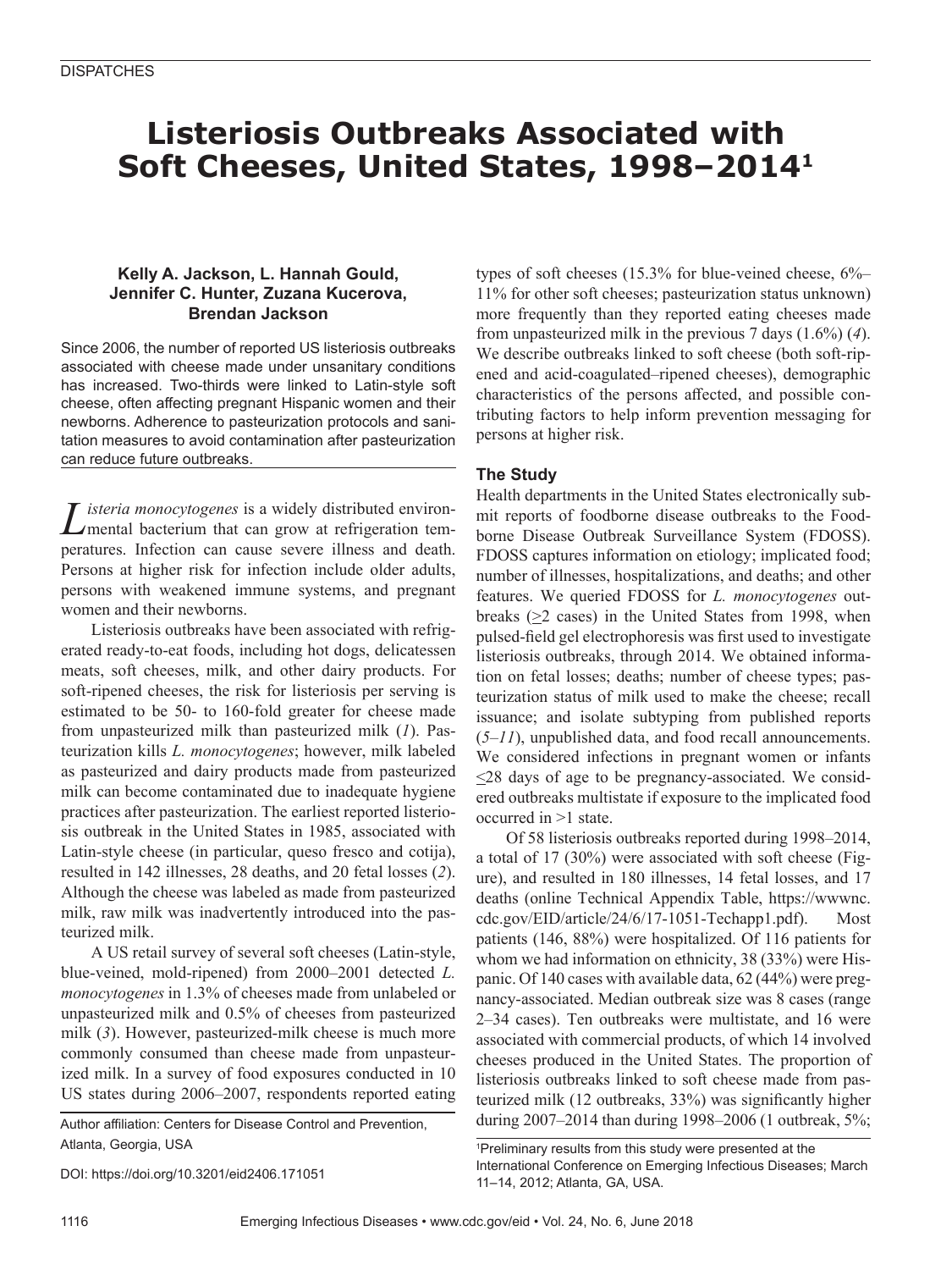

**Figure**. Listeriosis outbreaks associated with soft cheeses and other foods, United States, 1998– 2014. The Centers for Disease Control and Prevention began pulsed-field gel electrophoresis subtyping of clinical *Listeria monocytogenes* isolates in 1998 and launched the use of standardized interview questions in 2004; the routine use of whole-genome sequencing was introduced in 2013.

 $p = 0.009$ ). Clinical isolates from soft-cheese outbreaks predominantly fell in lineage I (14 outbreaks, 82%). We found 2 sequence type (ST) and clonal complex (CC) combinations in multiple outbreaks (ST5/CC5, 5 outbreaks; ST6/ CC6, 2 outbreaks), whereas other ST and CC combinations appeared in single outbreaks (e.g., ST663 or ST558).

Latin-style cheeses were implicated in 11/17 (65%) outbreaks, accounting for 98 (54%) cases of listeriosis. The remaining outbreaks involved sheep's-milk cheese, Middle Eastern– or Eastern European–style cheeses, Italianstyle cheese, blue-veined cheese, and soft-ripened cheeses (1 outbreak each). Nearly all outbreaks (13/17) resulted in recalls.

FDA inspections of cheese-making facilities associated with outbreaks found sanitation and hygiene deficiencies (e.g., roof leaks over manufacturing equipment, an open sewer vent in a manufacturing room, and foodcontact aprons stored in restrooms) (*7*–*9*); pest infestations (e.g., cockroaches, flying insects) (*8*); failure to hold food at proper temperature  $(8)$ ; and presence  $(8,11,12)$  or persistence of *L. monocytogenes* in environmental niches of processing plants (*9*).

#### **Conclusions**

Consumption of contaminated soft cheese made under unsanitary conditions continues to be a common cause of listeriosis outbreaks in the United States. Multiple types of soft cheeses have been implicated in outbreaks, with most outbreaks linked to Latin-style soft cheese. These outbreaks disproportionately affect Hispanic pregnant women and their neonates, a group with 24 times higher risk for listeriosis than that of the general US population (*13*). The proportion of listeriosis outbreaks caused by consumption of soft cheese made from pasteurized milk has increased in recent years. Reasons for the increase may include the growing US Hispanic population (which increased from 11% in 1998 to 17% in 2014 [*14*]); a 2.5-fold increase in per capita consumption of cheese from 1980 to 2013 (*15*); consumer demand for certain types of cheeses; and an

increase in the number of small producers, some of which had sanitary deficiencies. Better outbreak detection due to improved molecular subtyping and epidemiologic methods have resulted in a greater number of solved outbreaks; however, we did not observe a similar increased proportion of outbreaks linked to other foods during the same period. This finding suggests that changes in outbreak detection are unlikely to be the only contributor.

Despite the much higher risk for listeriosis per serving of cheese made from unpasteurized rather than pasteurized milk, during the study period, only about one quarter (4/17) of all outbreaks were linked to consumption of soft cheese made from unpasteurized milk. This result may be due, in part, to public health messages advising consumers at higher risk for listeriosis not to eat these cheeses.

For instances in which information was available, we noted environmental contamination and sanitation deficiencies in all outbreaks associated with cheese made from pasteurized milk. Although some of these deficiencies were unlikely to contaminate cheese directly, they indicate a lack of attention to sanitation and hygiene. This finding highlights the importance of robust sanitation and *L. monocytogenes* monitoring programs for cheese manufacturers.

Consumers, particularly persons at high risk for listeriosis, are advised to avoid unpasteurized milk and dairy products made from unpasteurized milk. Soft cheeses made with pasteurized milk, including commercial cottage cheese, cream cheese, and processed mozzarella, are generally considered safe. However, some soft cheeses made with pasteurized milk, particularly Latin-style soft cheeses, have been produced in facilities with improper processing conditions, resulting in *L. monocytogenes* contamination. Consumers cannot evaluate the conditions under which a cheese was made on the basis of labeling or other attributes of the product. We advise persons at higher risk for listeriosis (the elderly, persons with immunocompromising conditions, and pregnant women) to carefully consider whether to consume Latin-style and other soft cheeses implicated in previous outbreaks.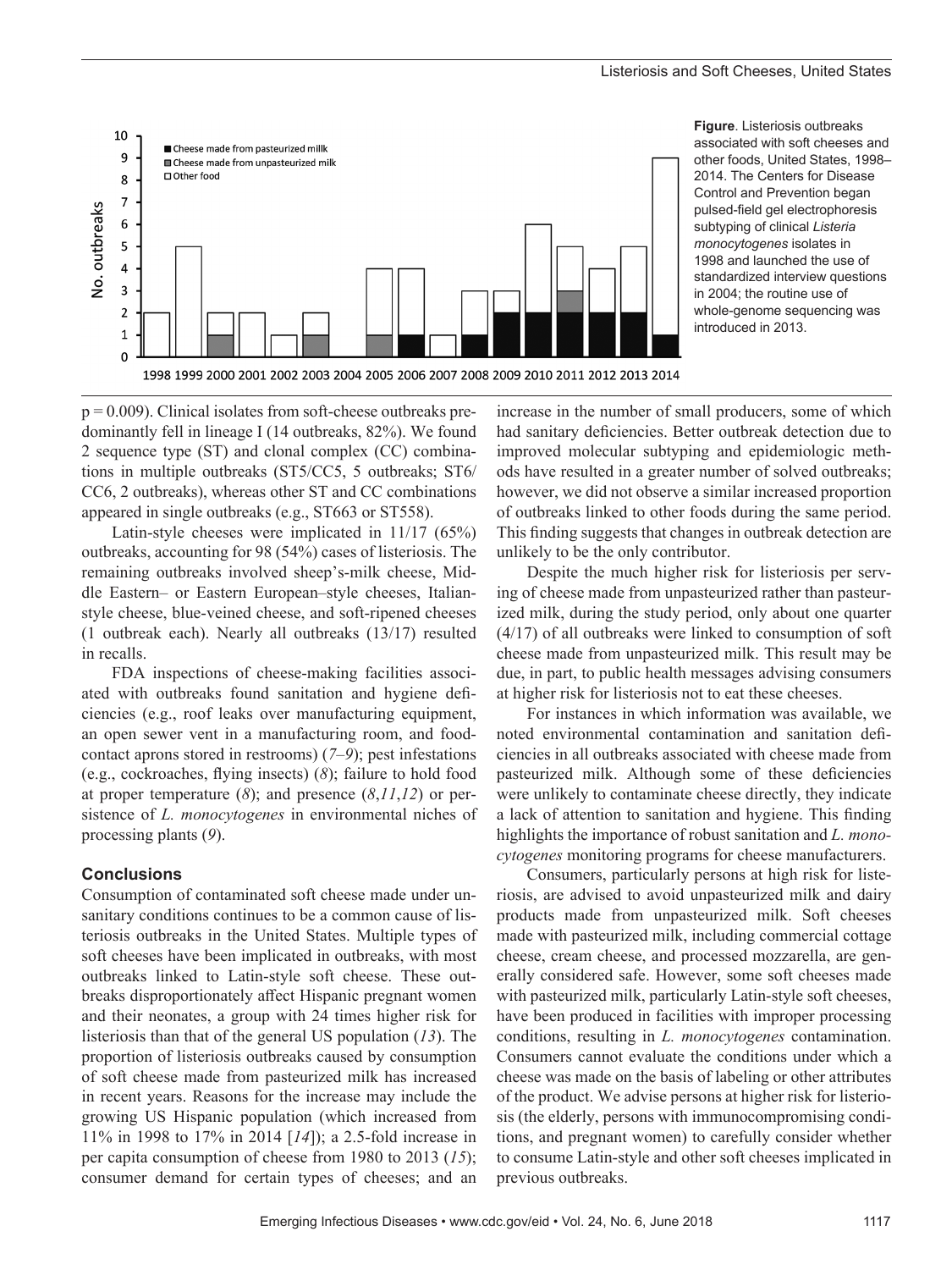#### DISPATCHES

#### **Acknowledgments**

We thank state, local, and territorial health departments for reporting outbreaks to FDOSS, and the CDC Enteric Diseases Laboratory Branch, Division of Foodborne, Waterborne, and Environmental Diseases, National Center for Emerging and Zoonotic Infectious Diseases, for providing isolate subtype data.

#### **About the Author**

Ms. Jackson is an epidemiologist at the US Centers for Disease Control and Prevention. Her primary area of interest is infectious disease public health surveillance, with the objective of informing control measures.

#### **References**

- 1. US Food and Drug Administration and Health Canada. Joint FDA/ Health Canada quantitative assessment of the risk of listeriosis from soft-ripened cheese consumption in the United States and Canada: report. 2015 [cited 2016 March 3]. http://www.fda.gov/ downloads/Food/FoodScienceResearch/RiskSafetyAssessment/ UCM429419.pdf
- 2. Linnan MJ, Mascola L, Lou XD, Goulet V, May S, Salminen C, et al. Epidemic listeriosis associated with Mexican-style cheese. N Engl J Med. 1988;319:823–8. http://dx.doi.org/10.1056/ NEJM198809293191303
- 3. FoodRisk.org. Survey of Listeria monocytogenes in ready to eat foods. 2003 Mar [cited 2016 Apr 8]. http://foodrisk.org/exclusives/ SLMREF/
- 4. US Centers for Disease Control and Prevention. CDC, Foodborne Active Surveillance Network (FoodNet) population survey atlas of exposures. 2006–2007. Atlanta: US Department of Health and Human Services, Centers for Disease Control and Prevention; 2007 [cited 2018 Apr 16]. https://www.cdc.gov/foodnet/surveys/ foodnetexposureatlas0607\_508.pdf
- 5. Centers for Disease Control and Prevention (CDC). Outbreak of listeriosis associated with homemade Mexican-style cheese— North Carolina, October 2000–January 2001. MMWR Morb Mortal Wkly Rep. 2001;50:560–2.
- 6. Jackson KA, Biggerstaff M, Tobin-D'Angelo M, Sweat D, Klos R, Nosari J, et al. Multistate outbreak of Listeria monocytogenes associated with Mexican-style cheese made from pasteurized milk

among pregnant, Hispanic women. J Food Prot. 2011;74:949–53. http://dx.doi.org/10.4315/0362-028X.JFP-10-536

- 7. US Food and Drug Administration. FDA Form 483: Quesos Mi Pueblito, LLC. 2010 Jan 20 [cited 2016 Apr 8]. http://www.fda.gov/ ucm/groups/fdagov-public/@fdagov-afda-orgs/documents/ document/ucm198180.pdf
- 8. US Food and Drug Administration. Queseria Chipilo, Inc. 3/3/11 warning letter. 2011 Nov 8 [cited 2016 Apr 8]. http://fda-warningletters.blogspot.com/2011/03/queseria-chipilo-inc-3311.html
- 9. Acciari VA, Iannetti L, Gattuso A, Sonnessa M, Scavia G, Montagna C, et al. Tracing sources of Listeria contamination in traditional Italian cheese associated with a US outbreak: investigations in Italy. Epidemiol Infect. 2016;144:2719–27. http://dx.doi.org/10.1017/S095026881500254X
- 10. US Food and Drug Administration. FDA investigation summary multistate outbreak of Listeria monocytogenes linked to certain Crave Brothers Farmstead Classics Cheeses. 2014 May 16 [cited 2016 Apr 11]. http://wayback.archive-it.org/ 7993/20171114154927/https://www.fda.gov/Food/ RecallsOutbreaksEmergencies/Outbreaks/ucm359588.htm
- 11. US Department of Justice. Delaware cheese company agrees to plead guilty to food adulteration charge, signs consent decree. 2016 Jan 29 [cited 2016 Apr 8]. https://www.justice.gov/opa/pr/ delaware-cheese-company-agrees-plead-guilty-food-adulterationcharge-signs-consent-decree
- 12. Michigan Department of Agriculture & Rural Development Food and Dairy Division. Annual report fiscal year 2012 [cited 2016 Apr 8]. https://www.michigan.gov/documents/mdard/FY12\_MDARD\_ Food and Dairy Annual report 419276 7.pdf
- 13. Silk BJ, Mahon BE, Griffin PM, Gould LH, Tauxe RV, Crim SM, et al.; Centers for Disease Control and Prevention (CDC). Vital signs: Listeria illnesses, deaths, and outbreaks—United States, 2009–2011. MMWR Morb Mortal Wkly Rep. 2013;62:448–52.
- 14. US Census Bureau. Hispanic origin data tables [cited 2017 Nov 20]. https://www.census.gov/topics/population/hispanic-origin/data/ tables.All.html.
- 15. US Department of Agriculture Economic Research Service. Food availability (per capita) data system. 2015 Nov 12 [cited 2016 Jul 6]. http://www.ers.usda.gov/data-products/food-availability-percapita-data-system/.aspx

Address for correspondence: Kelly A. Jackson, Centers for Disease Control and Prevention, 1600 Clifton Rd NE, Mailstop A16, Atlanta, GA 30329-4027, USA; email: gqv8@cdc.gov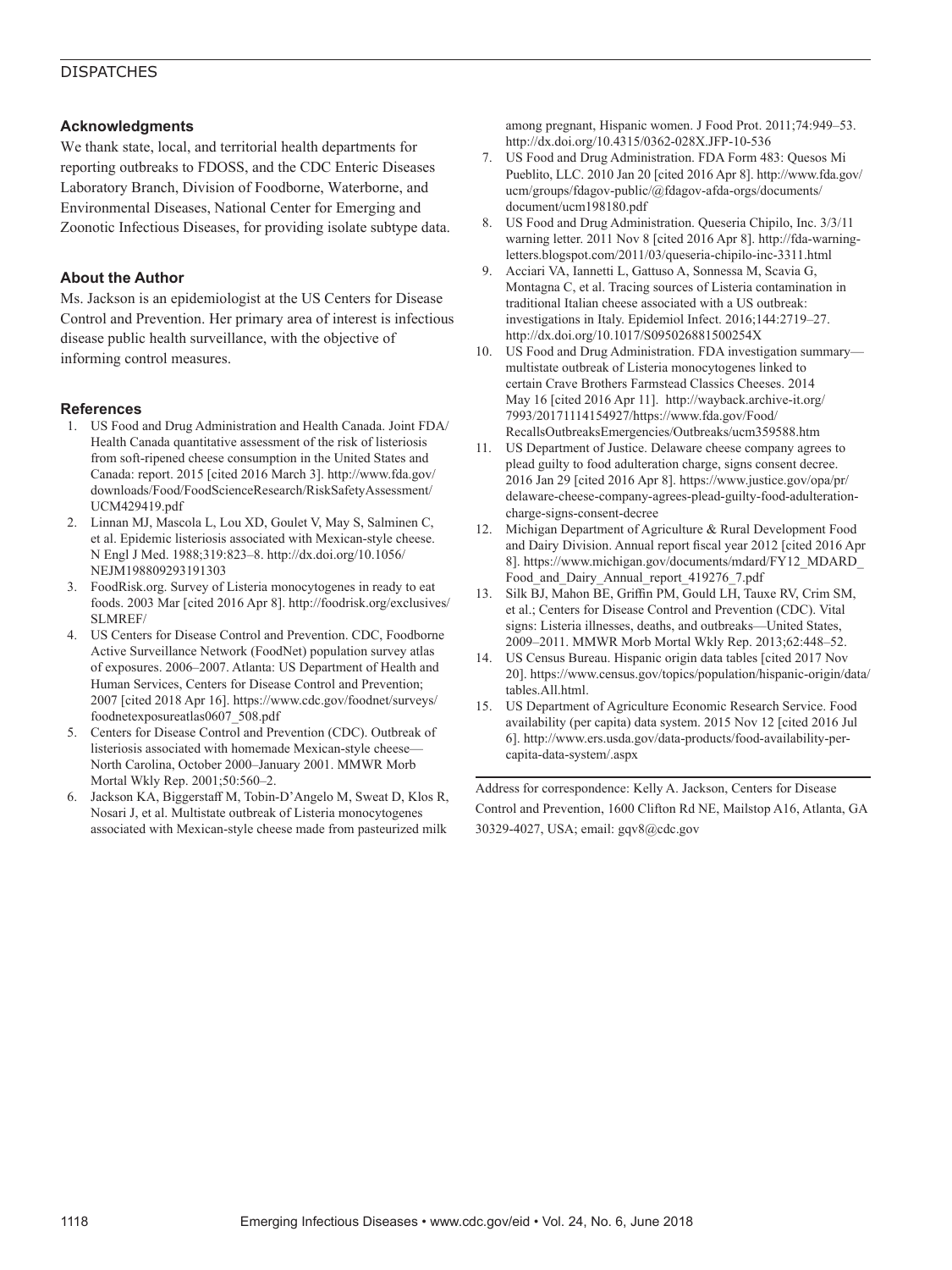# Listeriosis Outbreaks Associated with Soft Cheeses, United States, 1998–2014

### **Technical Appendix**

|      |                   |                        |            |                | No.            |          |                | No. (%)    |        | Made from   |                                                                                                                                        | Serotype / Lineage /                      |
|------|-------------------|------------------------|------------|----------------|----------------|----------|----------------|------------|--------|-------------|----------------------------------------------------------------------------------------------------------------------------------------|-------------------------------------------|
|      |                   |                        | No.        | No.            | fetal          | No.      | No. (%)        | pregnancy  |        | pasteurized | Issues or                                                                                                                              | Sequence Type (ST) /                      |
| Year | <b>State</b>      | Implicated cheeset     | infections | hospitalized   | losses         | deaths   | Hispanic       | associated | Recall | milk        | observations                                                                                                                           | Clonal Complex (CC)‡                      |
| 2000 | North<br>Carolina | Latin-style cheese     | 12         | 12             | 5              | $\Omega$ | 12/12<br>(100) | 10/12 (83) | N/AS   | <b>No</b>   | Made from<br>contaminated<br>unpasteurized milk<br>$(1)$ <sup>+</sup>                                                                  | 4b / I / ST558 /<br>CC type ST558         |
| 2003 | Texas             | Latin-style cheese     | 12         | 12             |                |          |                |            | N/A    | No          | Unknown                                                                                                                                | 4b / I / ST1 / CC1                        |
| 2005 | Texas             | Latin-style cheese     | 12         | 12             |                | 0        |                |            | No     | No          | Unknown                                                                                                                                | 1/2b / I / Undetermined /<br>Undetermined |
| 2006 | Oregon            | Sheep's milk<br>cheese | 3          | $\overline{2}$ | 0              |          | 0/2(0)         | 0/2(0)     | No     | Yes         | Unknown                                                                                                                                | 4b / I / ST4 / CC4                        |
| 2008 | Multistate        | Latin-style cheese     | 8          | 8              | $\overline{2}$ | 0        | 8/8 (100)      | 7/8(88)    | Yes    | Yes         | Inadequate<br>separation of<br>processing rooms<br>(2)                                                                                 | 1/2a / II / ST1216 /<br>CC11              |
| 2009 | Multistate        | Latin-style cheese     | 18         | 11             | 0              | 0        | 10/11<br>(91)  | 9/11(82)   | Yes    | Yes         | Unknown                                                                                                                                | 4b / I / ST663 /<br>CC type ST663         |
| 2009 | Multistate        | Latin-style cheese     | 8          | 3              | $\mathbf 0$    | 0        | 3/3(100)       | 3/4(75)    | Yes    | Yes         | Sanitation<br>deficiencies<br>Failure to hold food<br>at proper<br>temperature<br>Failure to implement<br>measures to<br>exclude pests | 1/2b / I / ST5 / CC5                      |

Lack of appropriate training in food handling and food protection for food handlers and supervisors (*3*)#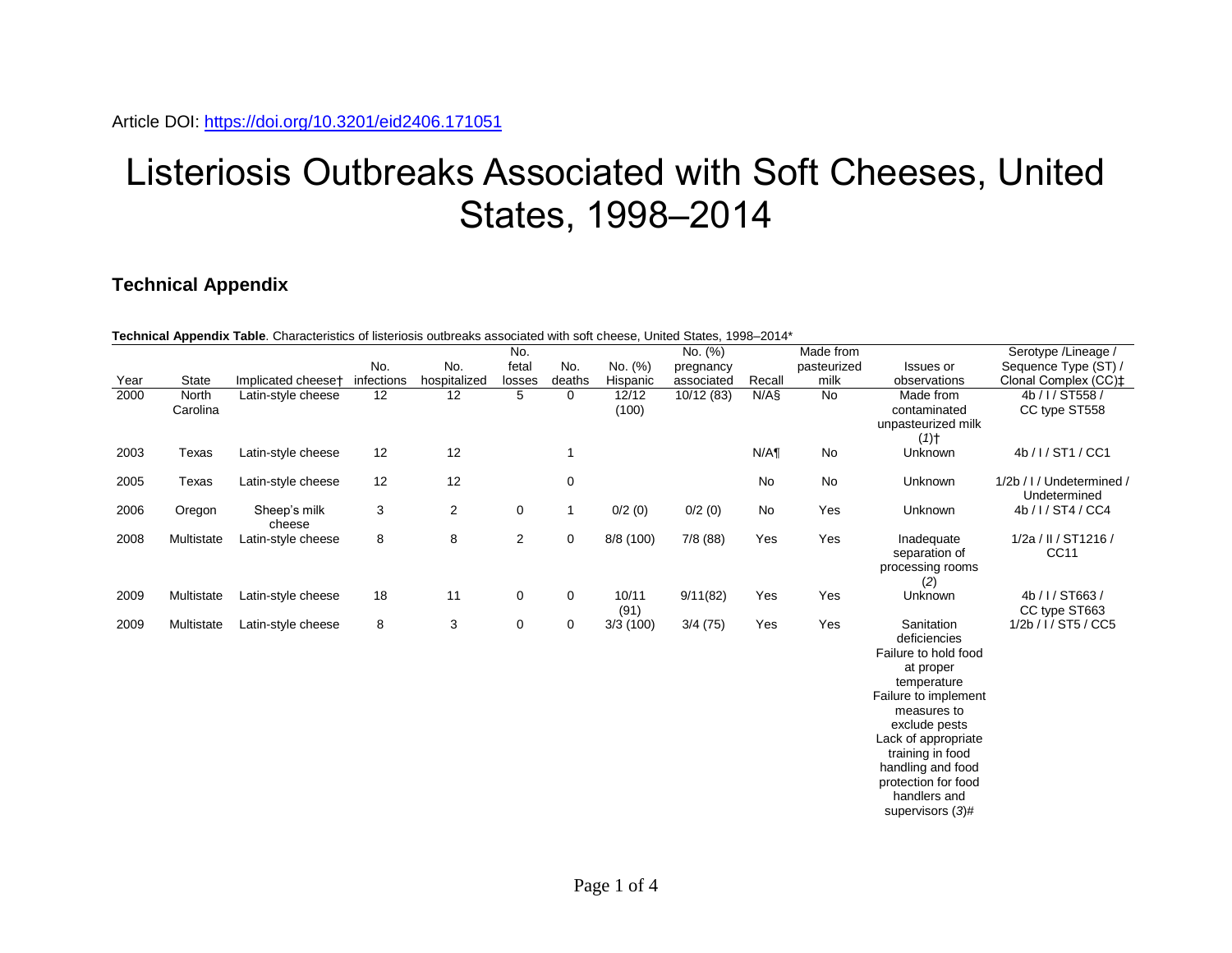|      |                      |                                                                                   | No.        | No.            | No.<br>fetal   | No.            | No. (%)   | No. (%)<br>pregnancy |        | Made from<br>pasteurized | <b>Issues or</b>                                                                                                                                                                   | Serotype /Lineage /<br>Sequence Type (ST) /     |
|------|----------------------|-----------------------------------------------------------------------------------|------------|----------------|----------------|----------------|-----------|----------------------|--------|--------------------------|------------------------------------------------------------------------------------------------------------------------------------------------------------------------------------|-------------------------------------------------|
| Year | <b>State</b>         | Implicated cheese†                                                                | infections | hospitalized   | losses         | deaths         | Hispanic  | associated           | Recall | milk                     | observations                                                                                                                                                                       | Clonal Complex (CC)‡                            |
| 2010 | Multistate           | Latin-style cheese                                                                | 6          | 5              |                |                | 6/6(100%) | 5/6(83%)             | Yes    | Yes                      | Sanitation<br>deficiencies<br>Environmental<br>contamination with<br>Listeria<br>monocytogenes<br>Failure to ensure all<br>employees conform<br>to hygienic practices<br>$[4]^{#}$ | 1/2b / I / ST5 / CC5                            |
| 2010 | Multistate           | Middle Eastern,<br>Eastern European,<br>Mediterranean, and<br>Latin-style cheeses | 34         | 32             | $\mathbf{1}$   | $\overline{4}$ | 3/33(9)   | 6/33(18)             | Yes    | Yes                      | Environmental<br>contamination with<br>Listeria<br>monocytogenes (5)                                                                                                               | 4b / I / ST6 / CC6                              |
| 2011 | Michigan             | Middle Eastern-<br>style cheese                                                   | 2          | $\overline{2}$ | $\mathbf{1}$   | $\overline{1}$ | 0/2(0)    | 1/2(50)              | Yes    | Yes                      | Environmental<br>contamination with<br>Listeria<br>monocytogenes                                                                                                                   | 1/2b / I / ST5 / CC5                            |
| 2011 | <b>New</b><br>Jersey | Latin-style cheese                                                                | 2          | $\mathbf{2}$   | $\mathbf 0$    | $\mathbf 0$    | 1/1(100)  | 2/2(100)             | Yes    | Yes                      | Environmental<br>contamination with<br>Listeria<br>monocytogenes                                                                                                                   | 1/2b / I / ST5 / CC5                            |
| 2011 | Multistate           | <b>Blue-veined</b><br>cheese                                                      | 15         | $\mathbf{1}$   | $\mathbf 0$    | $\overline{1}$ | 0/14(0)   | 0/15(0)              | Yes    | No                       | Unknown                                                                                                                                                                            | 4b / I / ST554 / CC554                          |
| 2012 | Multistate           | Italian-style cheese<br>(Ricotta salata)                                          | 22         | 21             | $\mathbf{1}$   | 4              | 1/14(7)   | 9/22(41)             | Yes    | Yes                      | Persistence of<br>strains in<br>environmental<br>niches of processing<br>plants in Italy (6)                                                                                       | 1/2a / II / ST101 /<br>CC101                    |
| 2013 | Multistate           | French-style<br>cheese (soft-<br>ripened farmstead<br>cheese)                     | 6          | 6              | $\mathbf{1}$   | $\mathbf{1}$   | 1/6(17)   | 1/6(17)              | Yes    | Yes                      | Sanitation<br>deficiencies (7)                                                                                                                                                     | 4b / I / ST6 / CC6                              |
| 2013 | Multistate           | Latin-style cheese                                                                | 8          | $\overline{7}$ | $\Omega$       | -1             | 5/5(100)  | 2/5(40)              | Yes    | Yes                      | Sanitation<br>deficiencies                                                                                                                                                         | 1/2b / I / ST5 / CC5                            |
|      |                      |                                                                                   |            |                |                |                |           |                      |        |                          | Environmental<br>contamination with<br>Listeria                                                                                                                                    |                                                 |
| 2013 | Multistate           | Latin-style cheese                                                                | 9          | 8              | $\overline{2}$ | 1              | 9/9 (100) | 6/9(67)              | Yes    | Yes                      | monocytogenes (8)<br>Environmental<br>contamination with<br>Listeria<br>monocytogenes (5)                                                                                          | 4b / I / ST2 / CC2                              |
| 2014 | Washingto<br>n       | Latin-style cheese                                                                | 3          | 2              | $\mathbf 0$    | $\mathbf{1}$   | 3/3(100)  | 1/3(33)              | Yes    | Yes                      | Unknown                                                                                                                                                                            | $1/2a$ / II /<br>Undetermined /<br>Undetermined |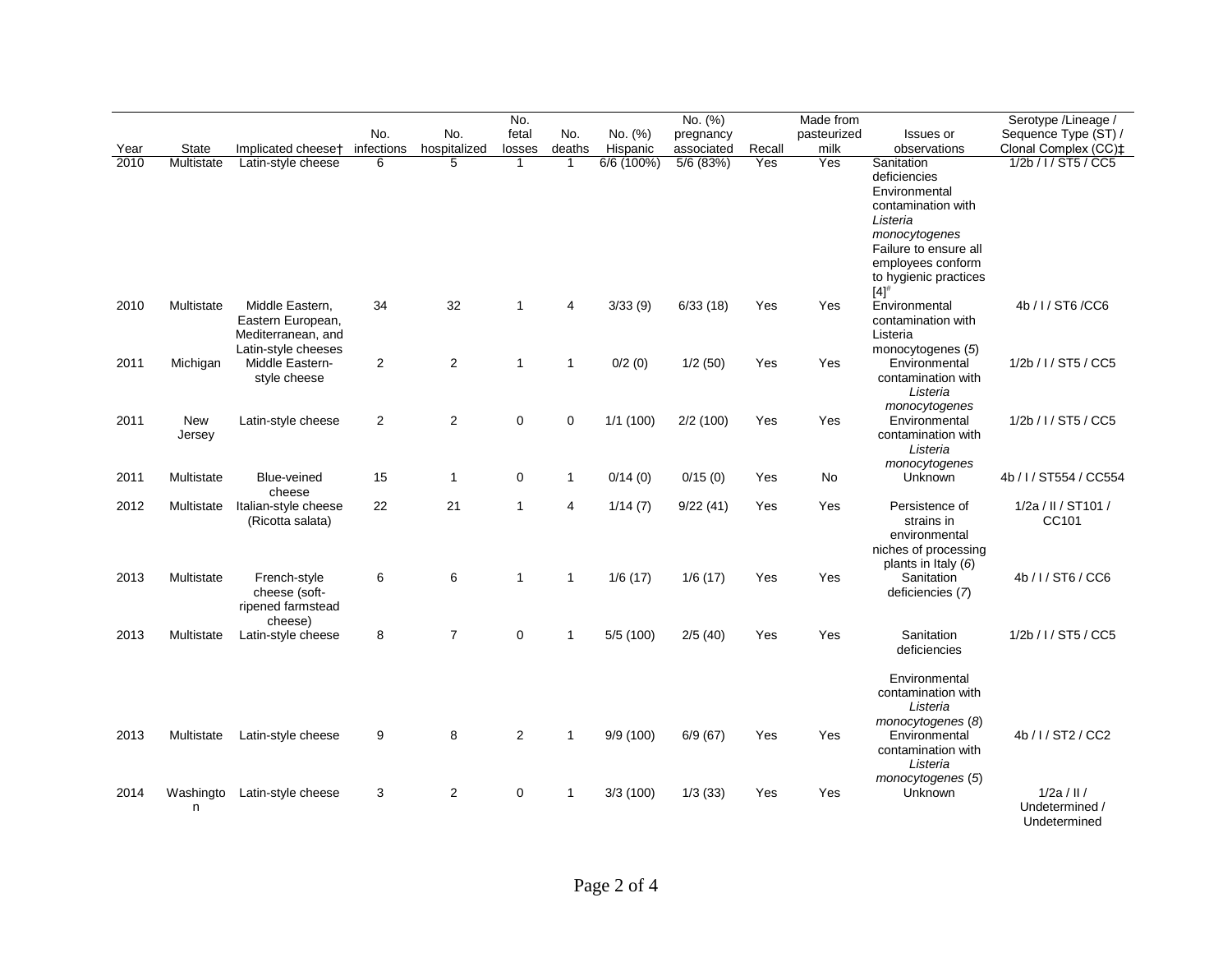|       |       |                    |            |              | No.    |        |          | No. (%)    |        | Made from   |              | Serotype /Lineage    |
|-------|-------|--------------------|------------|--------------|--------|--------|----------|------------|--------|-------------|--------------|----------------------|
|       |       |                    | No.        | No.          | fetal  | No.    | No. (%)  | pregnancy  |        | pasteurized | Issues or    | Sequence Type (ST)   |
| Year  | State | Implicated cheese+ | infections | hospitalized | losses | deaths | Hispanic | associated | Recall | milk        | observations | Clonal Complex (CC)± |
| Total |       |                    | 180        | 146          |        |        | 38/116   | 62/140     |        |             |              |                      |
|       |       |                    |            |              |        |        | (33)     | (44)       |        |             |              |                      |

\*Information on fetal losses, ethnicity, and pregnancy status is not included in health department reports of foodborne disease outbreaks to the Foodborne Disease Outbreak Surveillance System (FDOSS) and therefore is missing for some outbreaks. In these instances, the denominator is the number of infections for which the characteristic was reported. CC, clonal complex; ST, sequence type. †Latin-style cheese includes queso fresco, queso blanco, queso blando, queso cotija, queso panela, queso requesón, queso ranchero, queso Oaxaca); Middle Eastern–style cheese includes Middle Eastern string cheese, nabulsi, ackawi; Eastern European– and Mediterranean–style cheese includes feta and Bulgarian feta. A complete list of cheeses recalled in these outbreaks is available at [https://www.fda.gov/Safety/Recalls/default.htm.](https://www.fda.gov/Safety/Recalls/default.htm) Summaries of CDC *Listeria* outbreak investigations are available at [http://www.cdc.gov/listeria/outbreaks/index.html.](http://www.cdc.gov/listeria/outbreaks/index.html)

‡Outbreak isolates were subject to whole genome sequencing. We sequenced Nextera XT DNA libraries on the MiSeq platform (Illumina). After quality control of raw reads, we uploaded sequences with >20x coverage in the *Listeria* whole genome multilocus sequence typing database (wgMLST) in BioNumerics 7.5, and retrieved their sequence type (ST) and lineage. We identified clonal complex (CC) using information from the MLST database of the Institut Pasteur, France; in instances where no database matches existed, we labeled outbreaks Undermined (Texas 2005, Washington 2014). §Cheese was produced in a private home.

¶Cheese was produced at a manufacturing facility in Mexico and brought across the border for personal use.

#L. monocytogenes isolates from these 2 outbreaks were indistinguishable by pulsed-field gel electrophoresis. The Food and Drug Administration sought a permanent injunction against the manufacturer after the first outbreak. The owners moved the manufacturing facility to a nearby location and reopened under a new name.

#### **References**

- 1. Centers for Disease Control and Prevention (CDC). Outbreak of listeriosis associated with homemade Mexican-style cheese—North Carolina, October 2000-January 2001. MMWR Morb Mortal Wkly Rep. 2001;50:560–2[.PubMed](http://www.ncbi.nlm.nih.gov/sites/entrez?cmd=Retrieve&db=PubMed&list_uids=11456331&dopt=Abstract)
- 2. Jackson KA, Biggerstaff M, Tobin-D'Angelo M, Sweat D, Klos R, Nosari J, et al. Multistate outbreak of *Listeria monocytogenes* associated with Mexican-style cheese made from pasteurized milk among pregnant, Hispanic women. J Food Prot. 2011;74:949–53. [PubMed](https://www.ncbi.nlm.nih.gov/entrez/query.fcgi?cmd=Retrieve&db=PubMed&list_uids=21669072&dopt=Abstract)

<http://dx.doi.org/10.4315/0362-028X.JFP-10-536>

3. US Food and Drug Administration. FDA Form 483: Quesos Mi Pueblito, LLC. 2010 Jan 20 [cited 2016 Apr 8].

http://www.fda.gov/ucm/groups/fdagov-public/@fdagov-afda-orgs/documents/document/ucm198180.pdf

- 4. US Food and Drug Administration. Queseria Chipilo, Inc. 3/3/11 warning letter. 2011 Nov 8 [cited 2016 Apr 8]. [http://fda-warning](http://fda-warning-letters.blogspot.com/2011/03/queseria-chipilo-inc-3311.html)[letters.blogspot.com/2011/03/queseria-chipilo-inc-3311.html](http://fda-warning-letters.blogspot.com/2011/03/queseria-chipilo-inc-3311.html)
- 5. US Centers for Disease Control and Prevention. *Listeria outbreaks*. 2016 May 3, 2016 [cited 2016 May 18]; Available from: [http://www.cdc.gov/listeria/outbreaks/index.html.](http://www.cdc.gov/listeria/outbreaks/index.html)